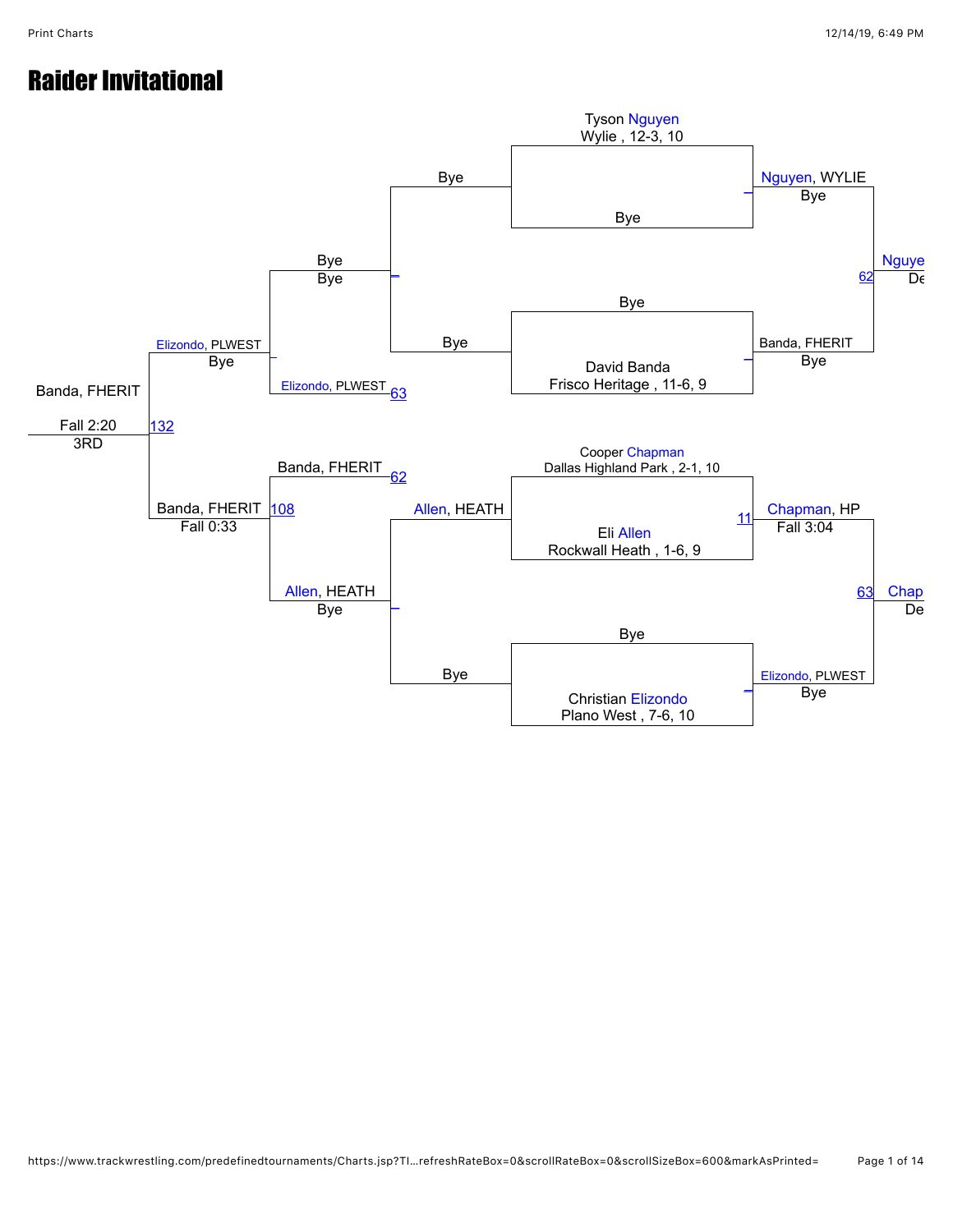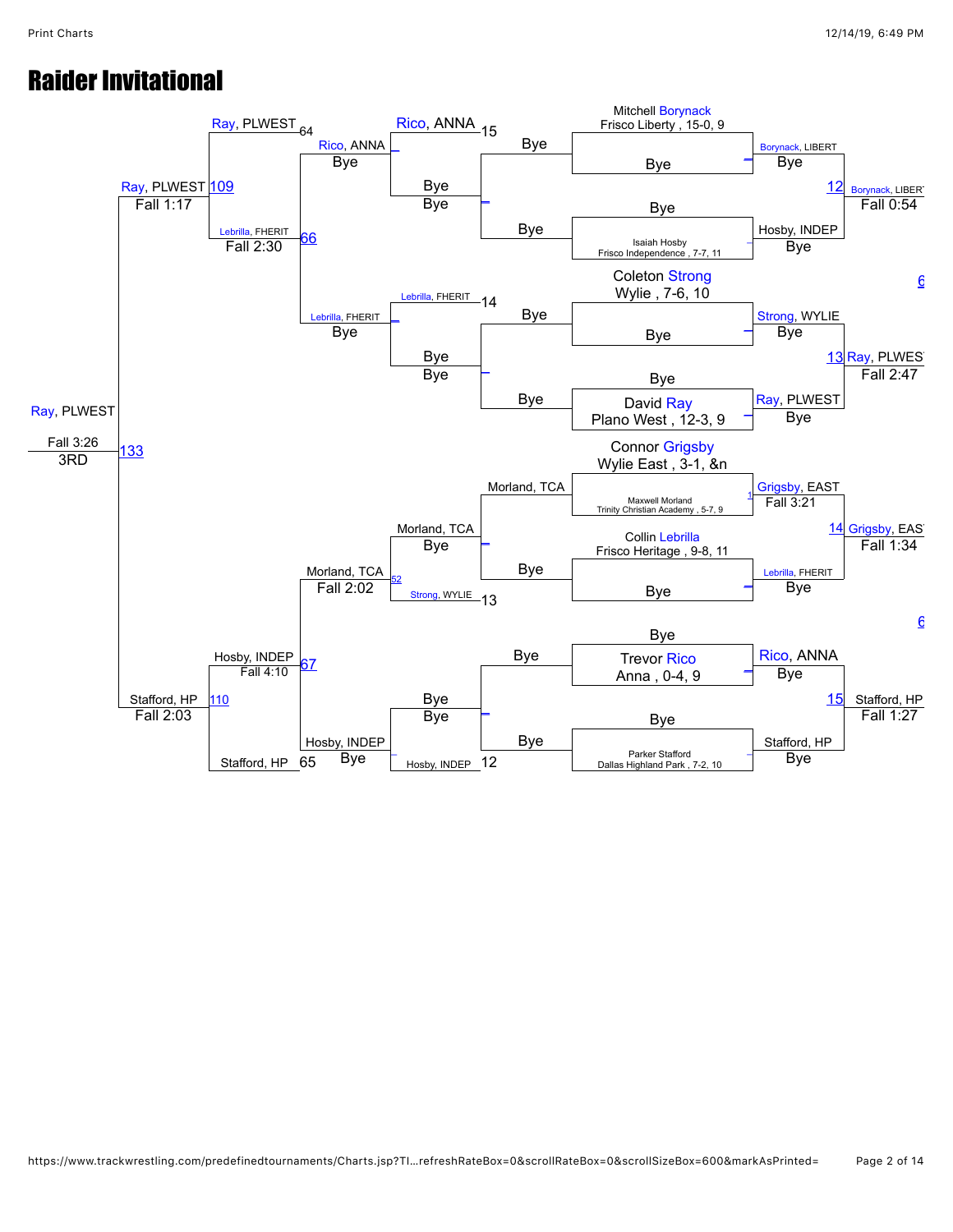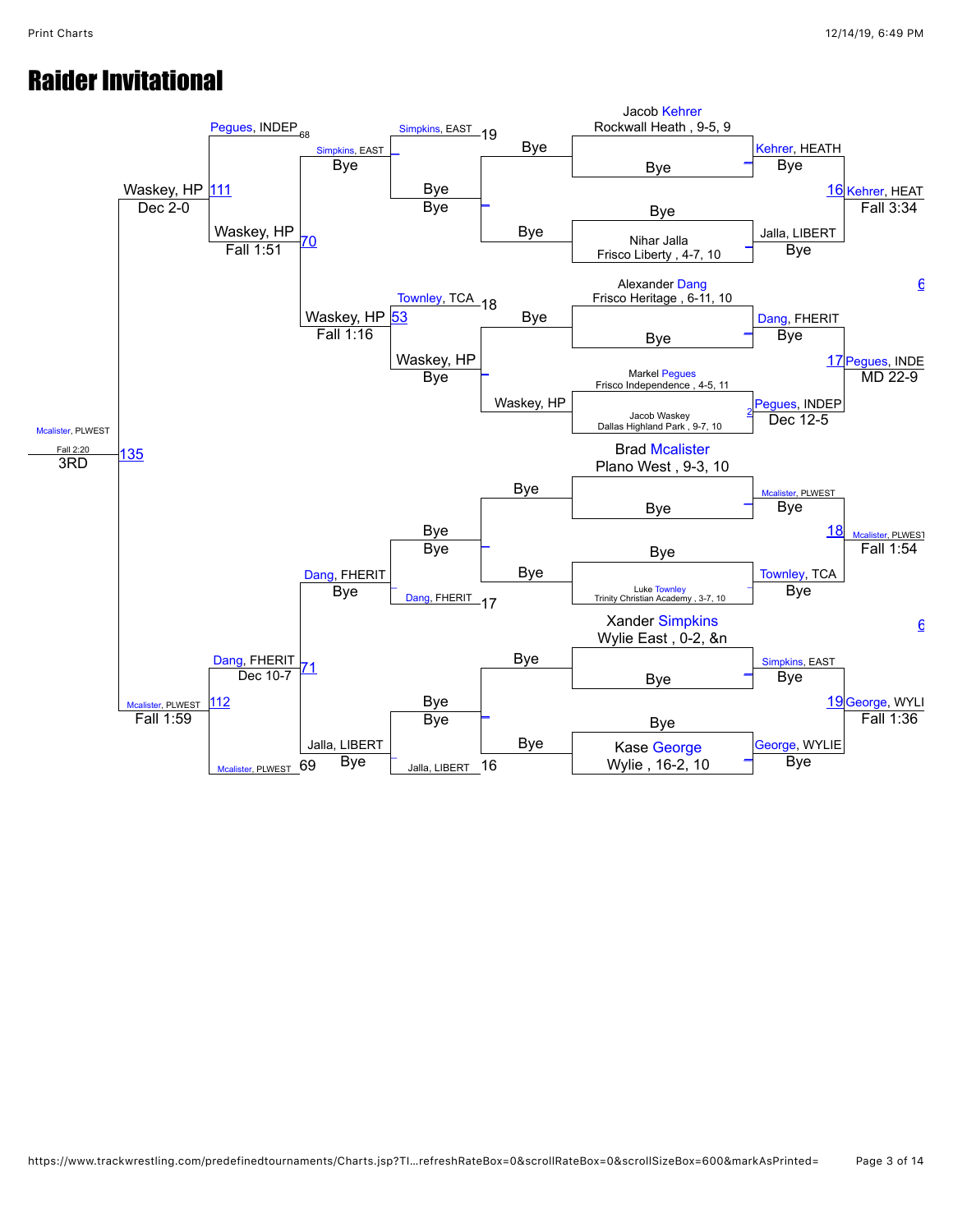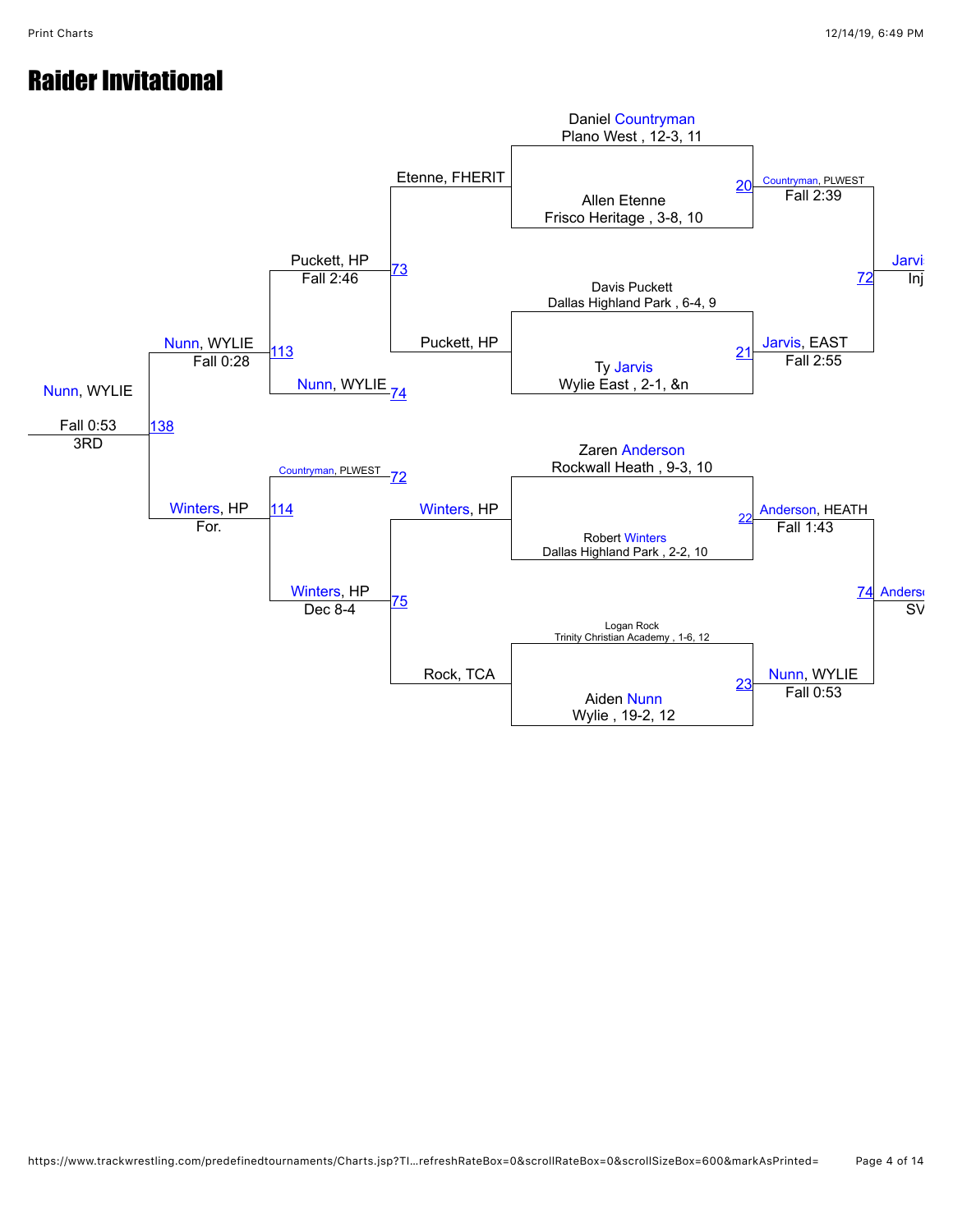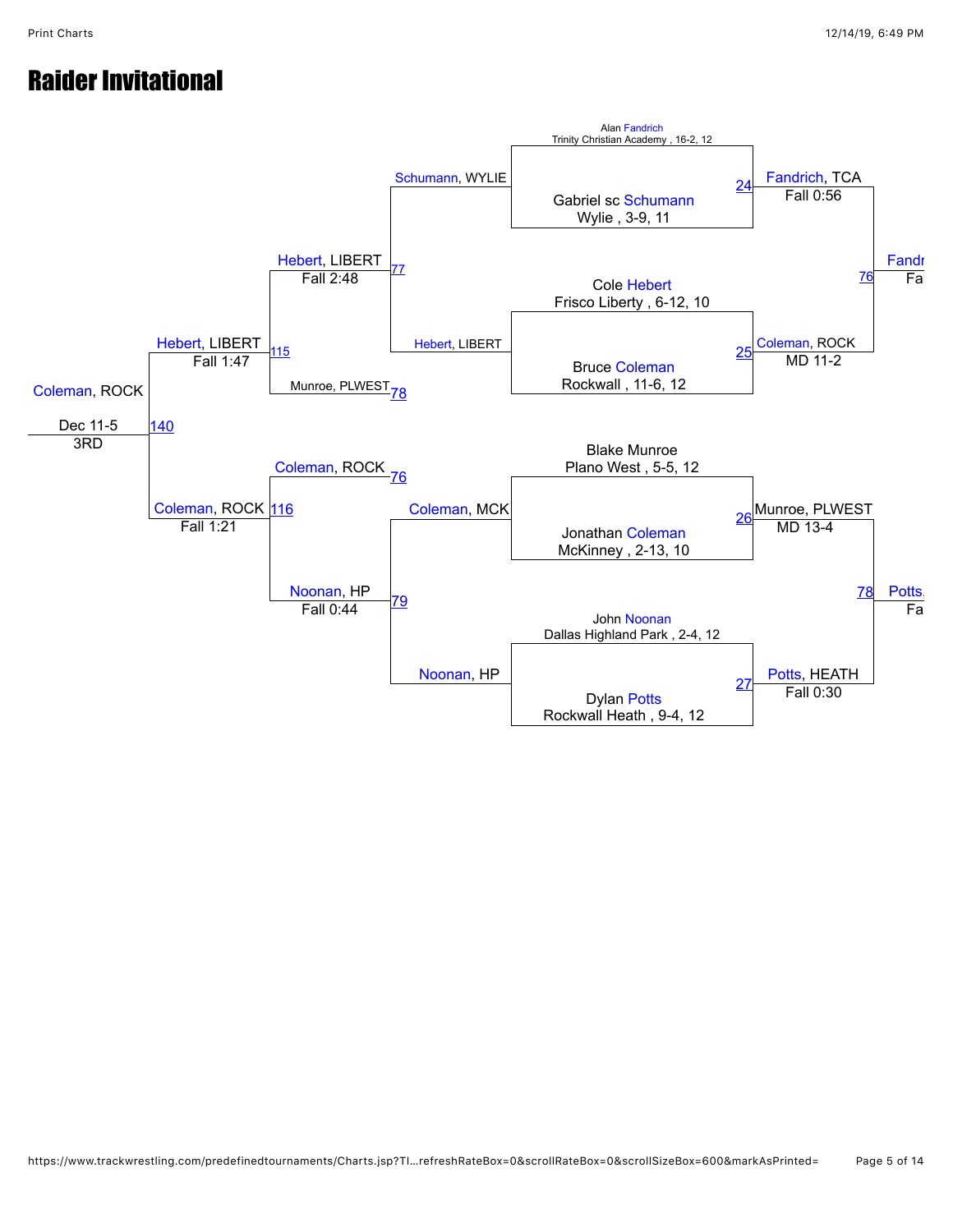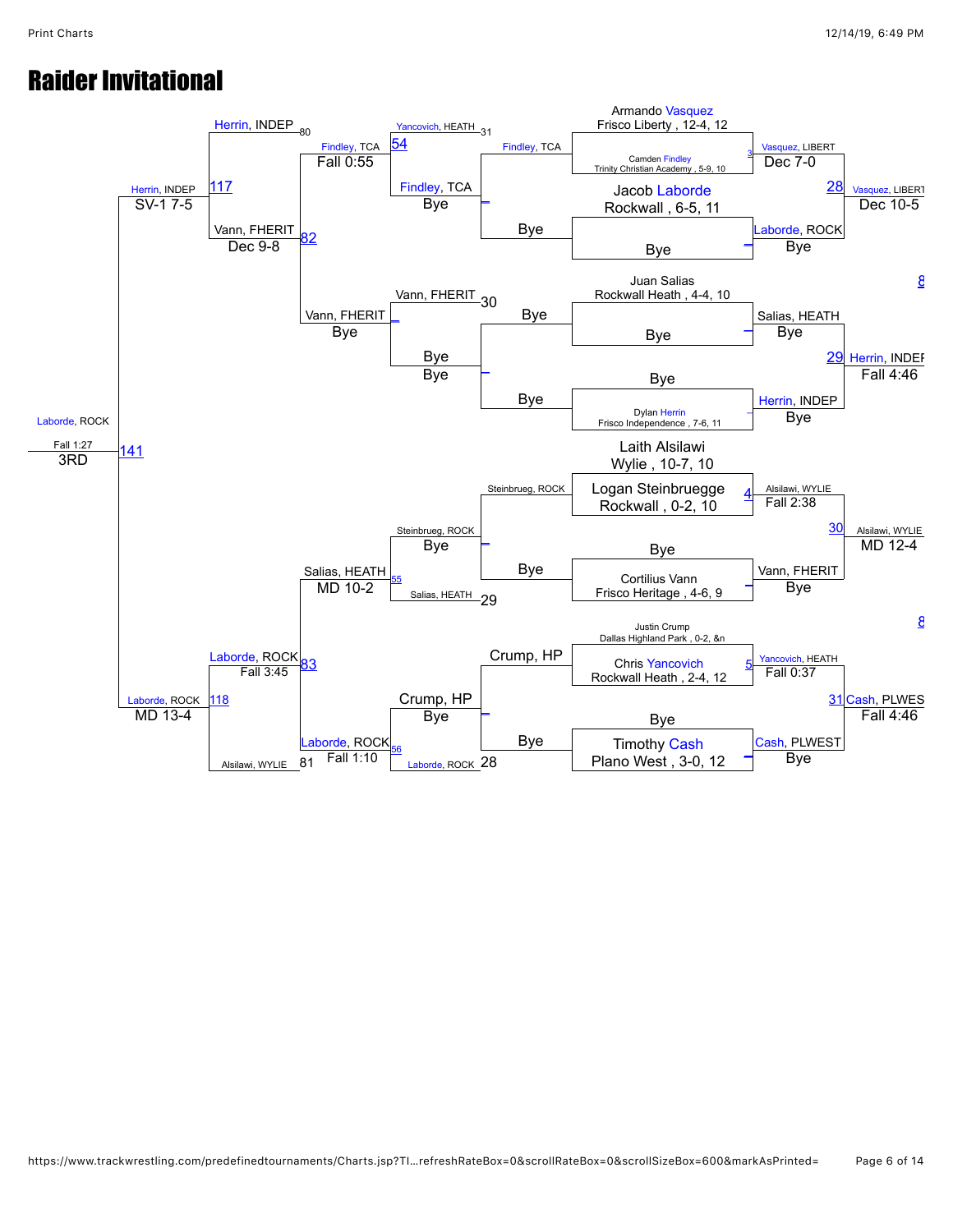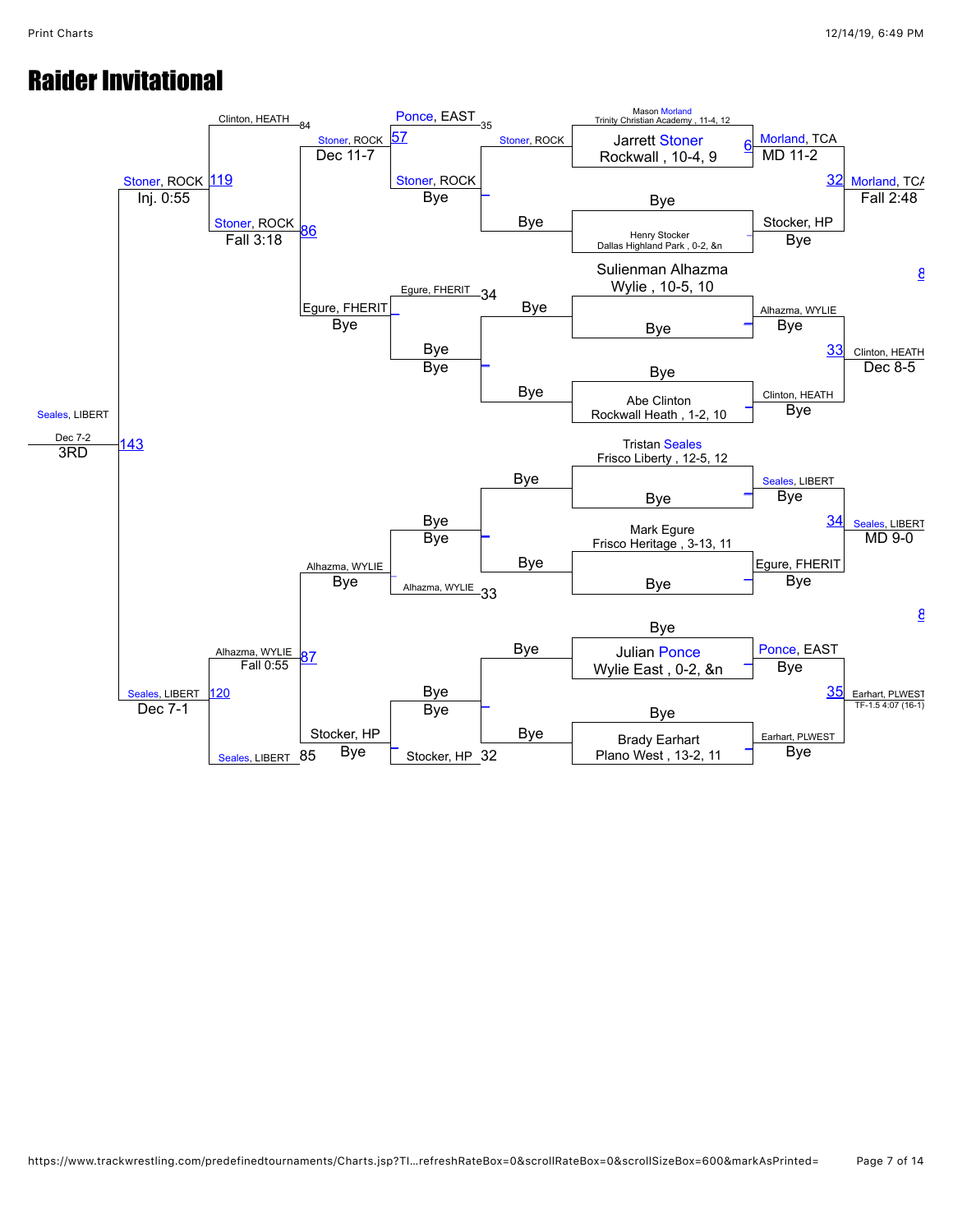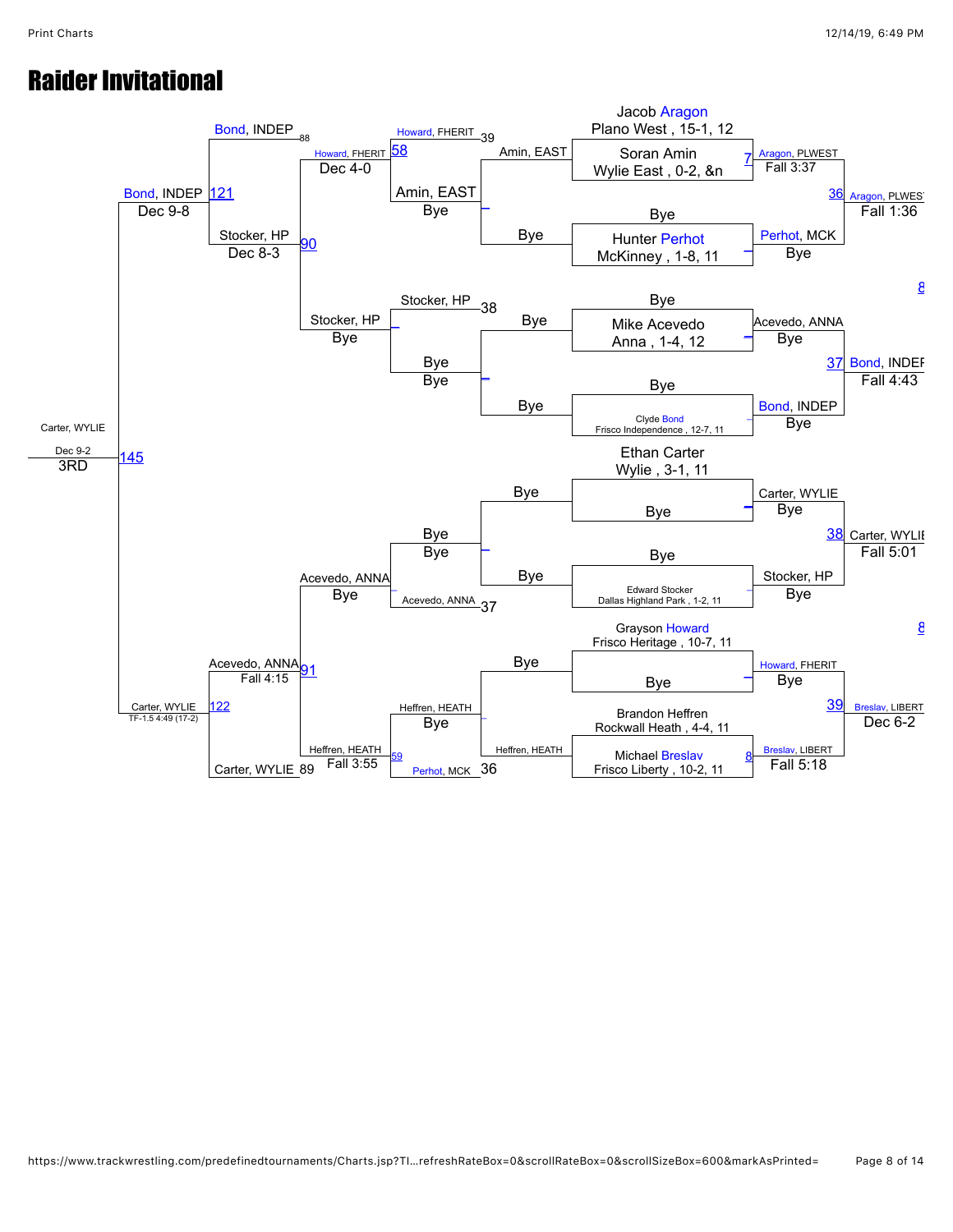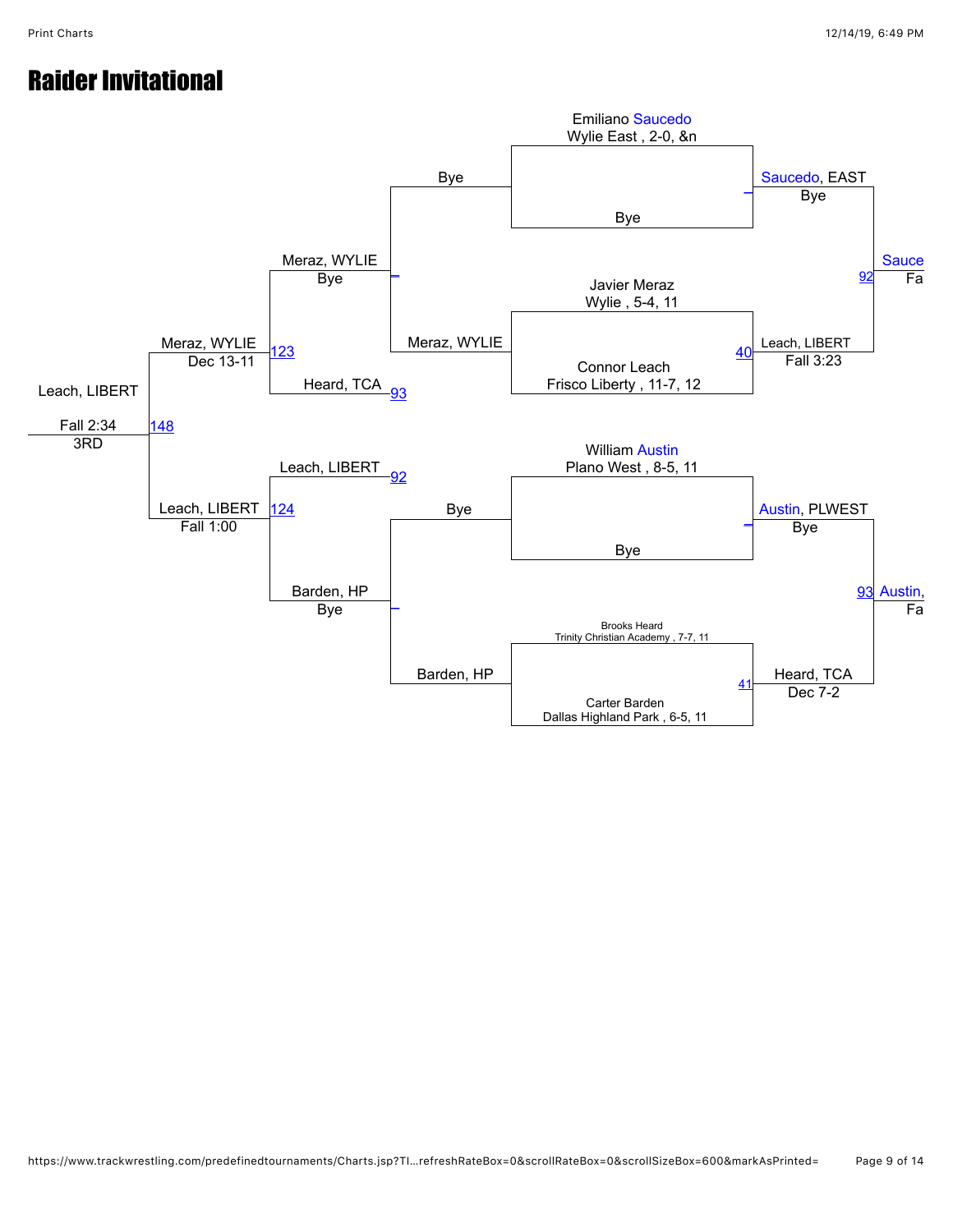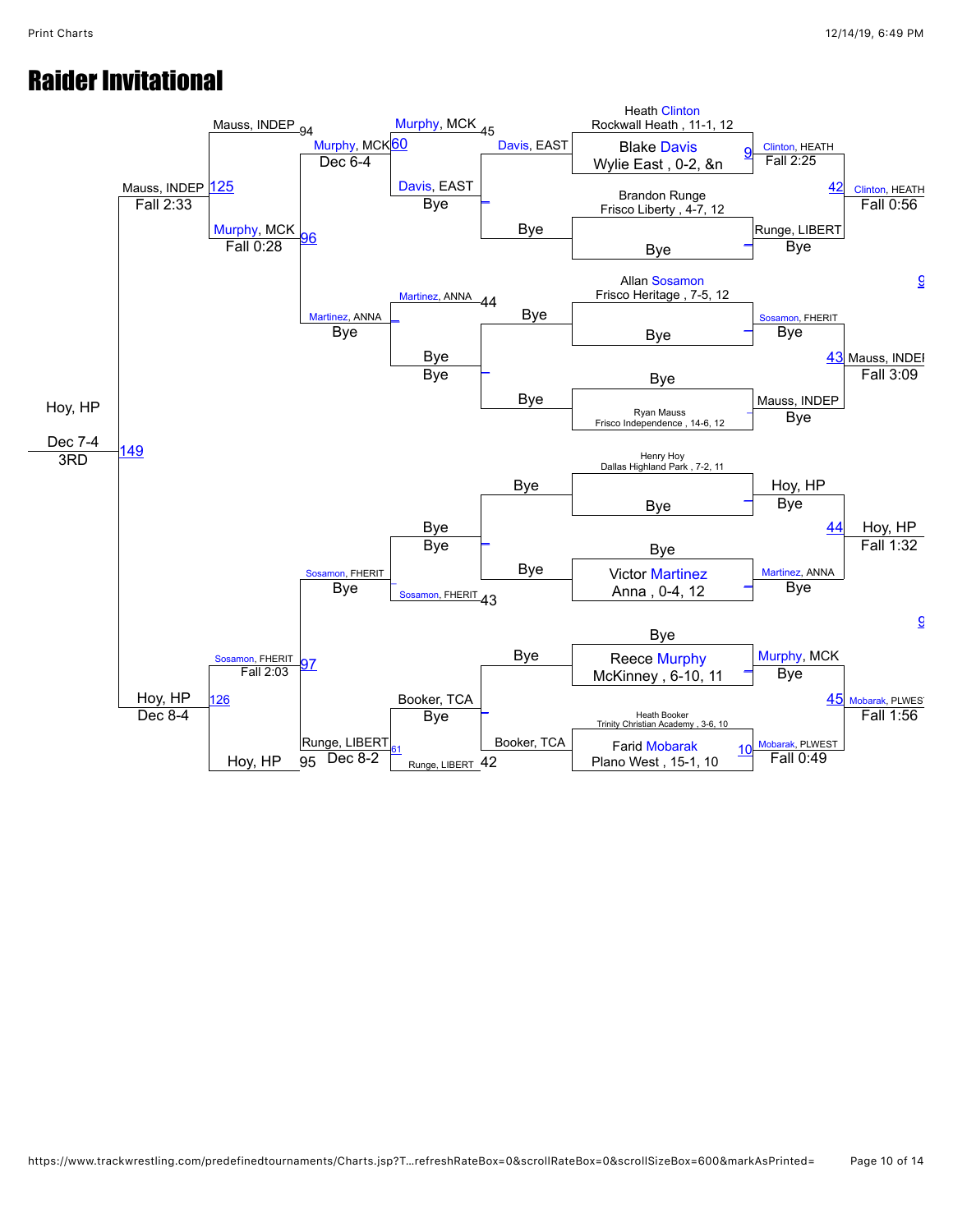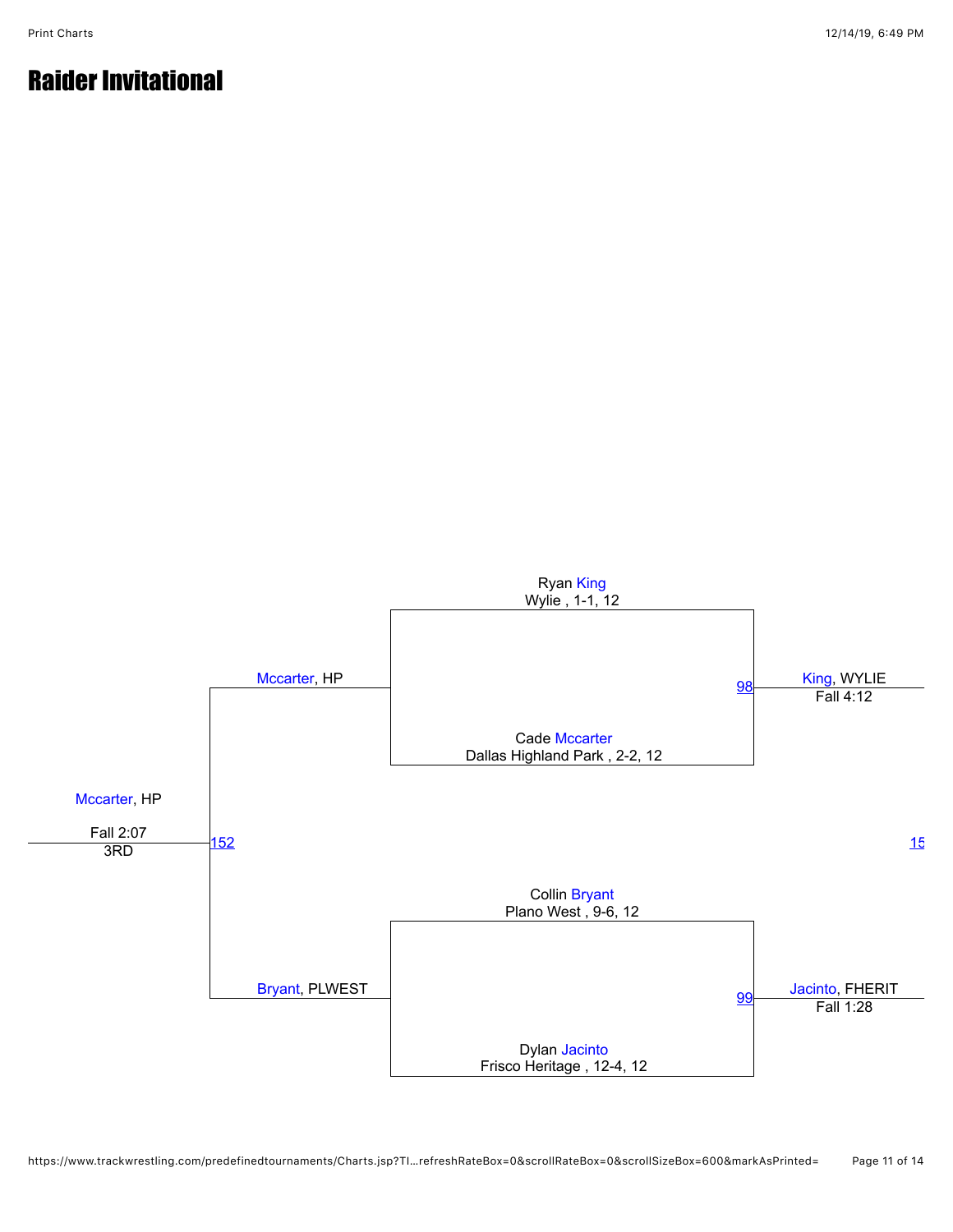![](_page_11_Figure_3.jpeg)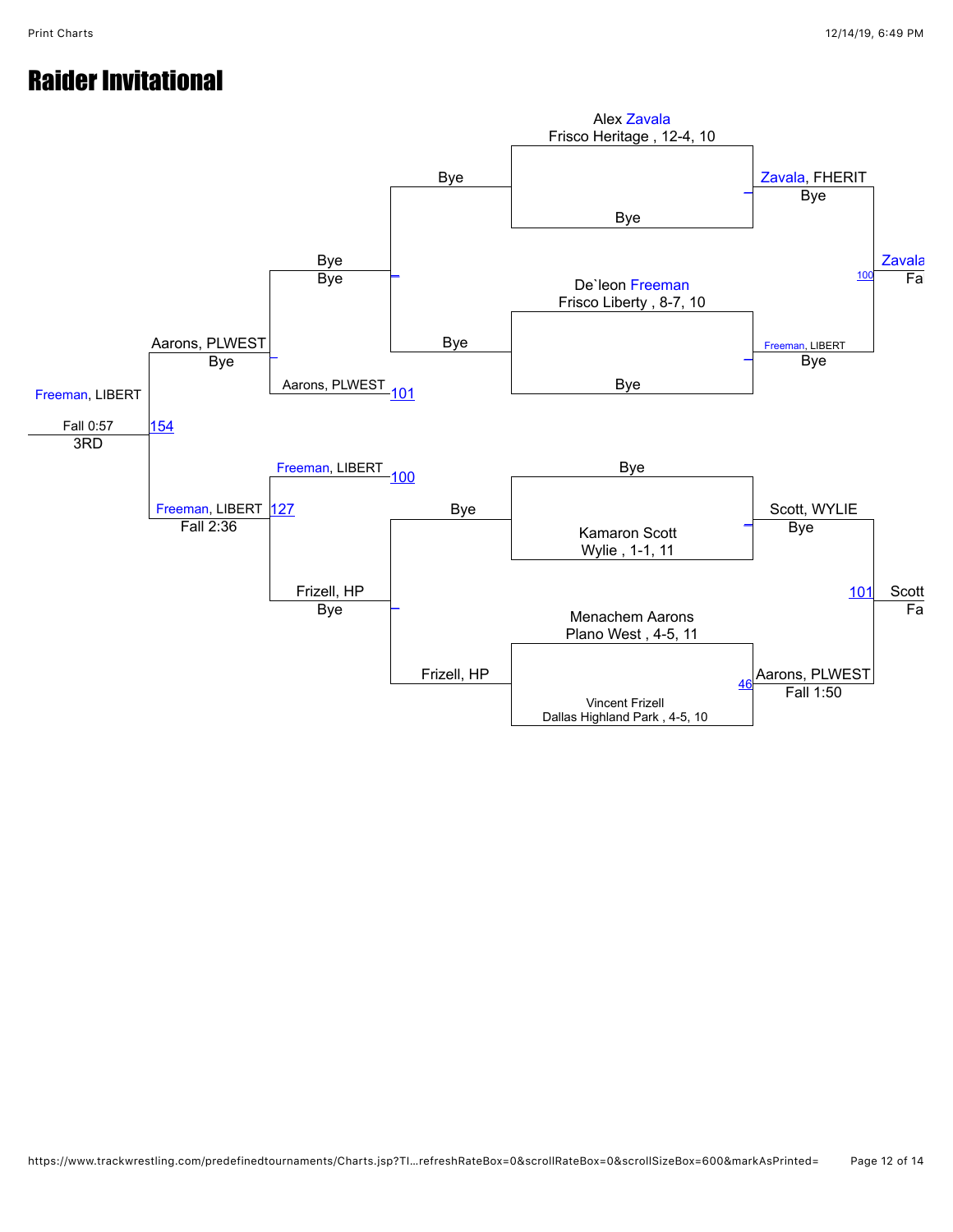![](_page_12_Figure_3.jpeg)